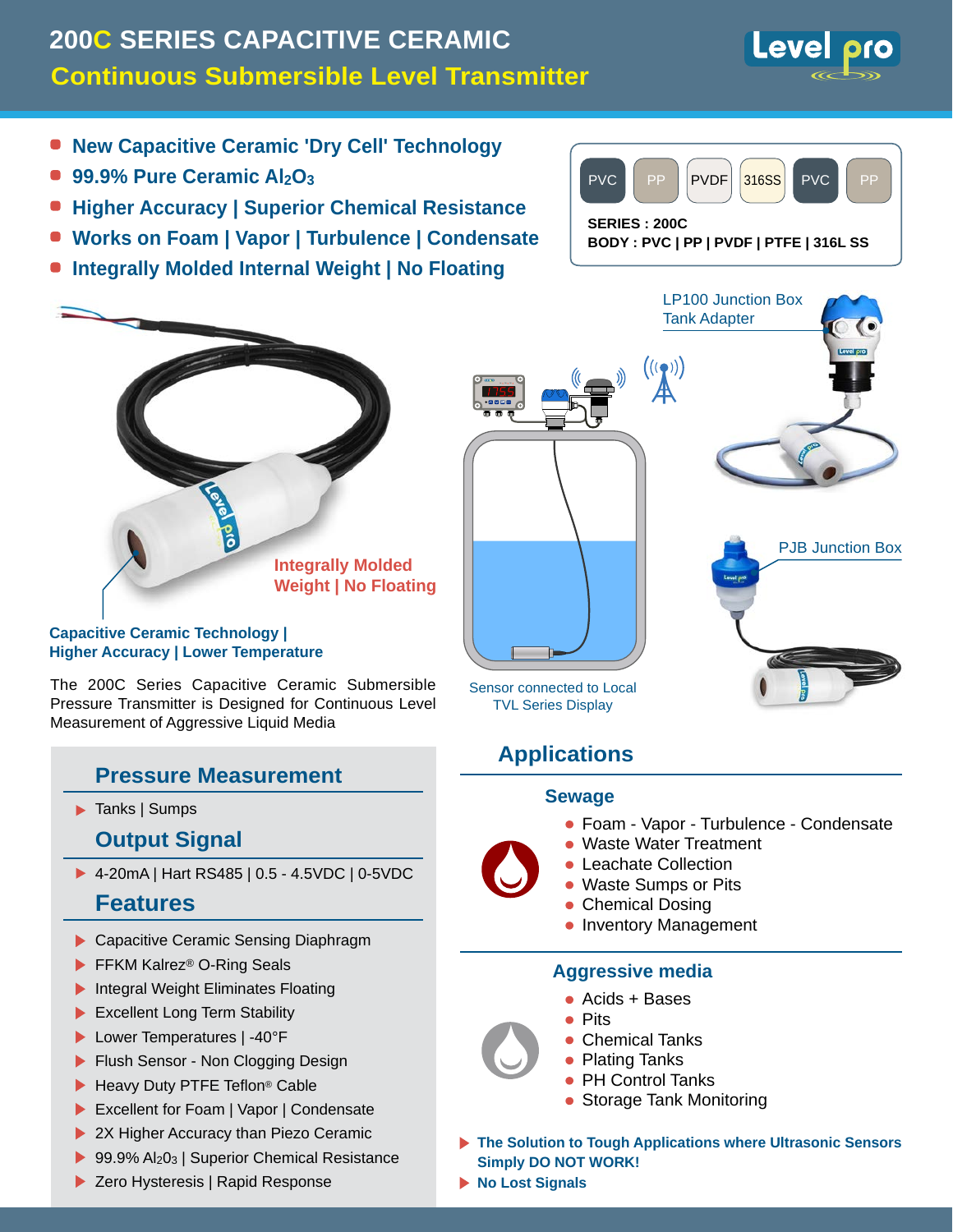

### **Input Pressure Range**

| Level $ft/H2O$ | E+  |                  | ററ<br>$\sim$ | $\Omega$<br>ູບ. | 54  |
|----------------|-----|------------------|--------------|-----------------|-----|
| Overpressure   | psi | $\lambda$<br>14X | 14X          | 10 <sub>X</sub> | 10X |

### **Output Signal | Supply**

| Standard     | 4-20mA   4-20mA + Hart 2 Wire   0.5-4.5 VDC Ratiometric   0-5 VDC   RS485 3 Wire |
|--------------|----------------------------------------------------------------------------------|
| Power Supply | 12-36 VDC   16.5-55 VDC   5 VDC   6-15 VDC   9-30 VDC/5 VDC                      |

#### **Performance**

| Accuracy            | $\lt$ ±.25% Std   .125% Opt                                       |
|---------------------|-------------------------------------------------------------------|
| Permissible Load    | Rmax = $[(Vs-Vsmin)/0.02 A]$ $\Omega$                             |
| Influence Effects   | Supply: 0.05% Full Scale/10V<br>Load: 0.05% Full Scale/K $\Omega$ |
| Long-Term Stability | < $\pm$ 0.1% Full Scale over One Year                             |
| Response Time       | <150 msec or better                                               |

#### **Thermal Effects | Offset and Span**

| Temperature Drift | $<$ ± 0.02% FSO/K<br>in Compensated Range   -20 -178°F |
|-------------------|--------------------------------------------------------|
|                   |                                                        |

#### **Permissible Temperatures**

| Storage Temperatures | $\sqrt{PVC}$   32°F - 140°F   PP   -20°F - 178°F   PVDF   -40°F - 212°F   PTFE   -40°F - 212°F |
|----------------------|------------------------------------------------------------------------------------------------|
| Media Temperatures   | 316L SS $\mid$ -40°F - 212°F                                                                   |

#### **Electrical Protection**

| <b>Short-Circuit Protection</b> | Permanent                               |
|---------------------------------|-----------------------------------------|
| Reverse Polarity Protection     | No Damage to Sensor                     |
| Electromagnetic Compatibility   | Emission Immunity According to EN 61326 |
| <b>Short-Circuit Protection</b> | Permanent                               |

### **Electrical Connection**

| Jacketed Cable | PTFE (Teflon®)   -40-200°F                                                  |
|----------------|-----------------------------------------------------------------------------|
|                | 3-Wire Cable with Integrated Air Tube for Reference to Atmospheric Pressure |

### **Materials | Wetted**

| Housing   | PVC   PP   PVDF   PTFE Teflon   316L SS |
|-----------|-----------------------------------------|
| Seals     | $FFKM - Kalrez^{\otimes}$               |
| Diaphragm | Pure Ceramic 99.9% Al203                |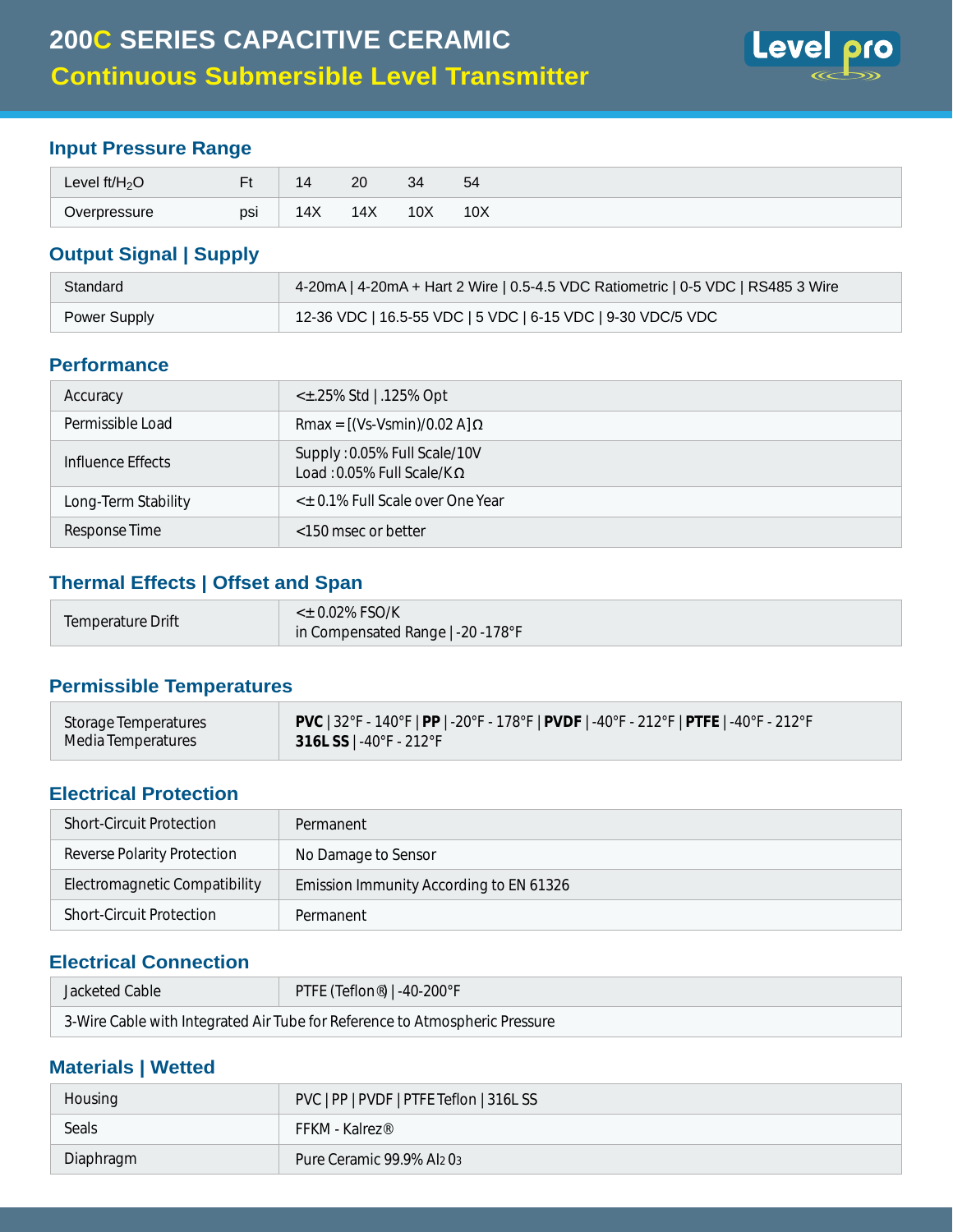

# **Capacitive Ceramic Sensing Diaphragm**



# **Dimensions | mm**